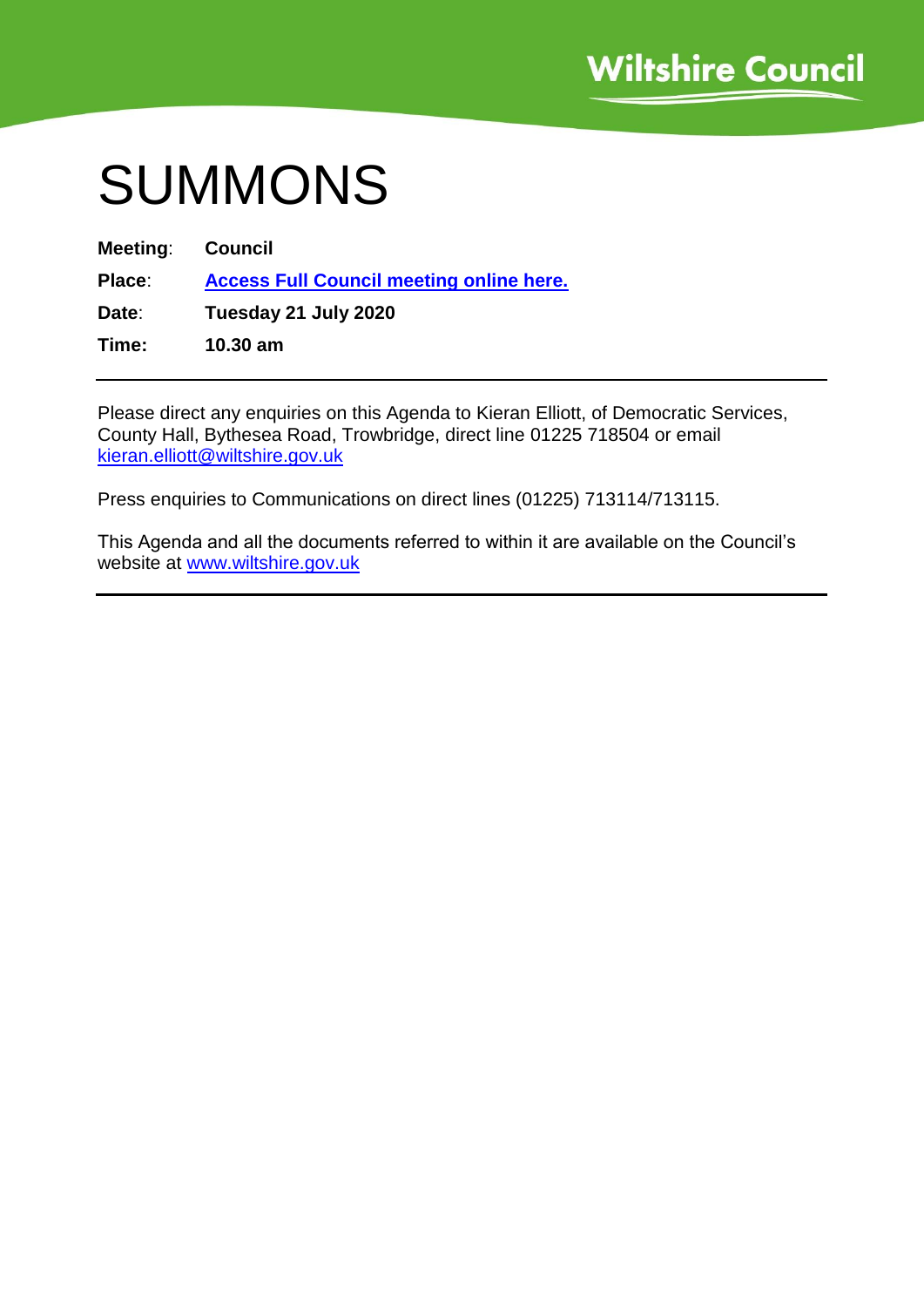## **Recording and Broadcasting Information**

Wiltshire Council may record this meeting for live and/or subsequent broadcast. At the start of the meeting, the Chairman will confirm if all or part of the meeting is being recorded. The images and sound recordings may also be used for training purposes within the Council.

By entering the meeting you are consenting to being recorded and to the use of those images and recordings for broadcasting and/or training purposes.

The meeting may also be recorded by the press or members of the public.

Any person or organisation choosing to film, record or broadcast any meeting of the Council, its Cabinet or committees is responsible for any claims or other liability resulting from them so doing and by choosing to film, record or broadcast proceedings they accept that they are required to indemnify the Council, its members and officers in relation to any such claims or liabilities.

Details of the Council's Guidance on the Recording and Webcasting of Meetings is available on request. Our privacy policy can be found [here.](https://cms.wiltshire.gov.uk/ecCatDisplay.aspx?sch=doc&cat=14031)

## **Public Participation**

Please see the agenda list on following pages for details of deadlines for submission of questions and statements for this meeting.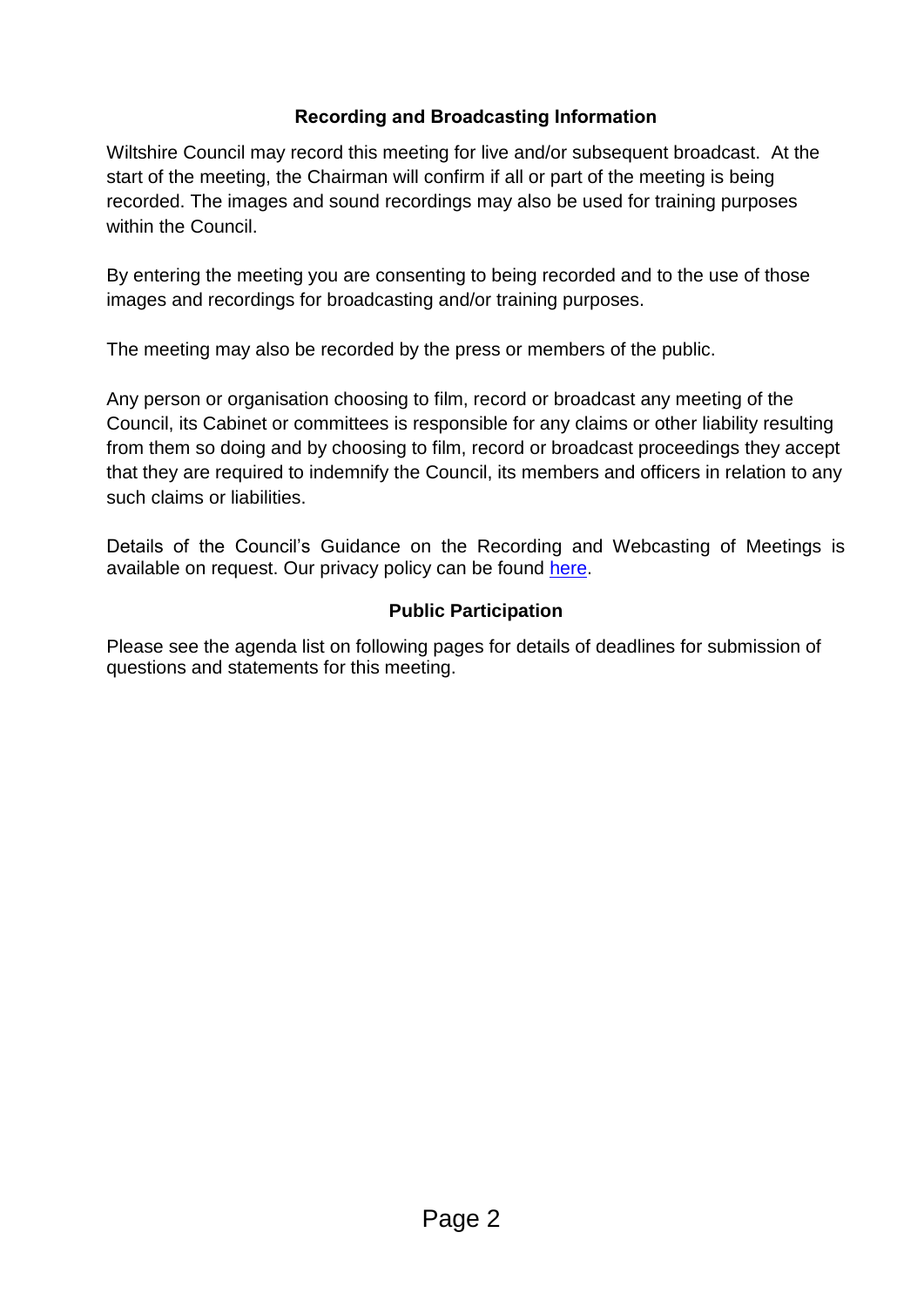## **PART I**

Items to be considered while the meeting is open to the public

## 1 **Apologies**

To receive any apologies for absence.

## 2 **Minutes of Previous Meeting** *(Pages 7 - 34)*

To approve as a correct record and sign the minutes of the last meeting of Council held on 16 June 2020.

## 3 **Declarations of Interest**

To receive any declarations of disclosable interests or dispensations granted by the Standards Committee.

## 4 **Announcements by the Chairman**

To receive any announcements through the Chair.

## 5 **Petitions**

## 5a) **Petitions Received** *(Pages 35 - 36)*

A petition will be presented to the meeting by Cllr Stewart Palmen.

## 5b) **Petitions Update** *(Pages 37 - 40)*

To receive an update on petitions.

## 6 **Public Participation**

The Council welcomes contributions from members of the public. During the ongoing Covid-19 situation the Council is operating revised procedures and the public are able participate in meetings online after registering with the officer named on this agenda, and in accordance with the deadlines below.

[Guidance on how to participate in this meeting online.](https://cms.wiltshire.gov.uk/ecSDDisplay.aspx?NAME=Guidance%20on%20Public%20Participation%20in%20Online%20Meeting&ID=4563&RPID=22540945)

## **Statements**

Members of the public who wish to submit a statement in relation to an item on this agenda should submit this is electronically to the officer named on this agenda **no later than 5pm on Thursday 16 July.** 

State whom the statement is from (including if representing another person or organisation), state points clearly and be readable aloud in approximately 3 minutes. Up to three speakers are allowed for each item on the agenda.

## Questions

**T**hose wishing to ask questions are required to give notice of any such questions electronically to the officer named on the front of this agenda no later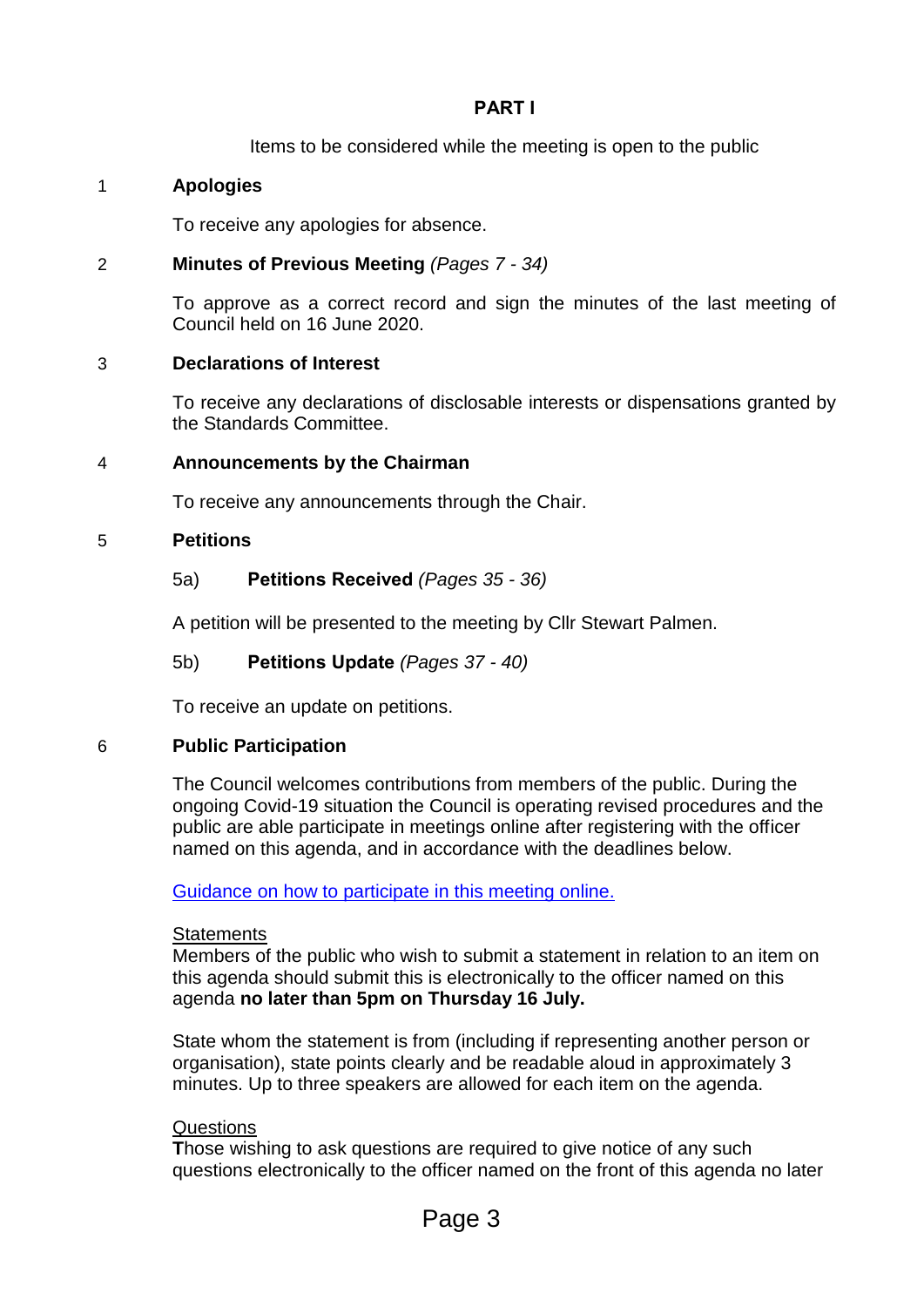than **5pm on 14 July 2020** in order to be guaranteed of a written response**.** In order to receive a verbal response questions must be submitted no later than **5pm on 16 July**.

Please contact the officer named on the front of this agenda for further advice. Questions may be asked without notice if the Chairman decides that the matter is urgent. Details of any questions received will be circulated to members prior to the meeting and made available at the meeting and on the Council's website; they will be taken as read at the meeting.

## **BUDGET AND POLICY FRAMEWORK**

7 **Wiltshire Council's Response to the Climate Emergency (Carbon Reduction) and Business Plan Update** *(Pages 41 - 62)*

A report from the Chief Executive Officer.

8 **Statement of Community Involvement** *(Pages 63 - 122)*

A report from the Chief Executive Officer.

9 **Treasury Management Annual Outturn Report** *(Pages 123 - 146)*

A report from the Chief Executive Officer.

## **ANNUAL REPORTS AND COUNCIL UPDATES**

10 **Overview and Scrutiny Annual Report** *(Pages 147 - 152)*

To receive a report on Overview and Scrutiny activity.

## **ITEMS FOR COUNCIL**

11 **Designation of Statutory Functions** *(Pages 153 - 164)*

A report from the Chief Executive Officer.

#### 12 **Proposed Changes to the Constitution** *(Pages 165 - 246)*

A report from the Monitoring Officer.

- 12a) **Part 3B Policy Framework, Wiltshire Pension Fund Committee and Electoral Review Committee Terms of Reference**
- 12b) **Part 15- Human Resources- Code of Conduct**
- 12c) **Protocol 2: Wiltshire Pension Fund Committee and Local Pension Board Terms of Reference**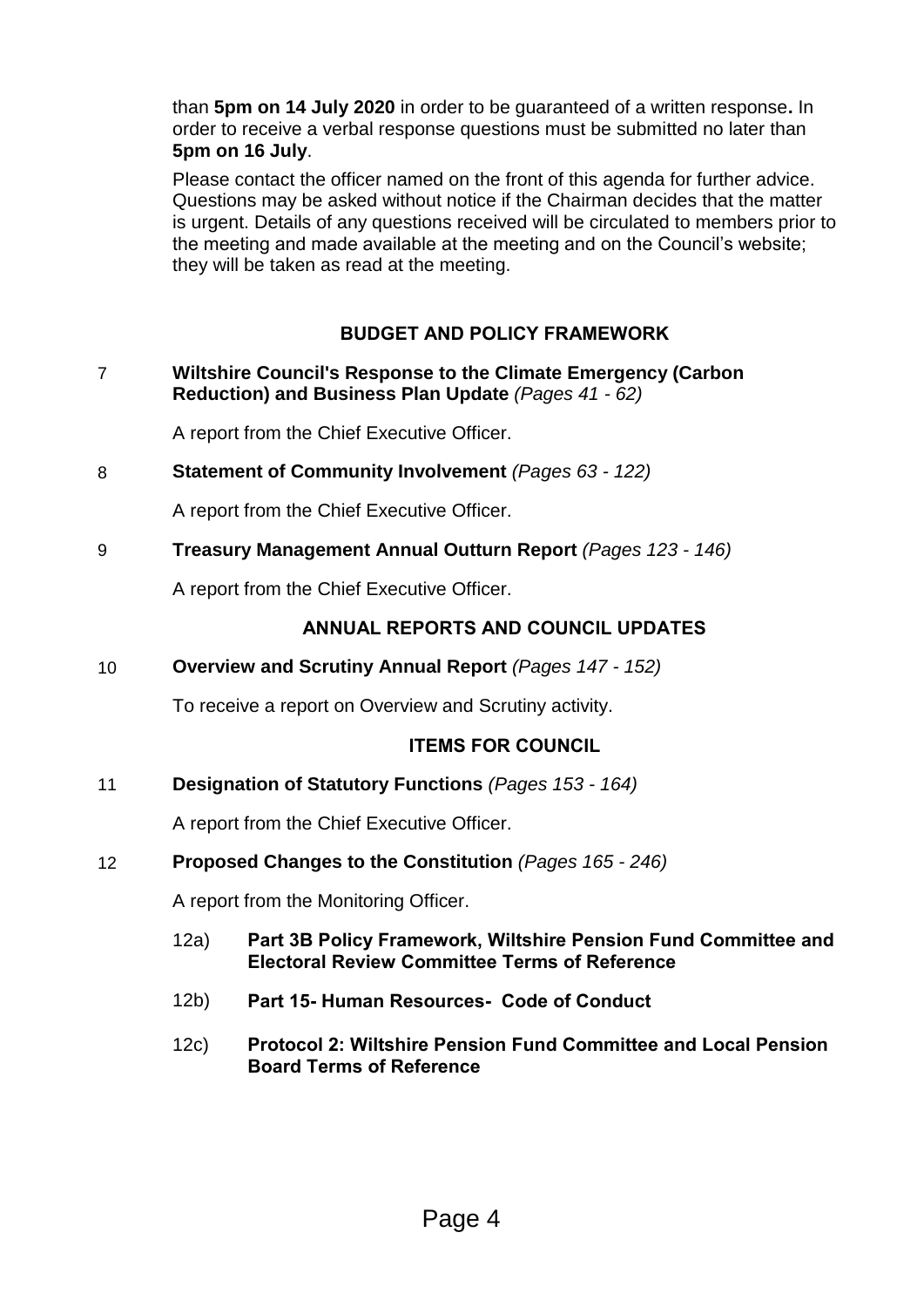## **COUNCILLORS' MOTIONS**

## 13 **Notices of Motion**

To consider the following notices of motions:

## 13a) **Notice of Motion No 21 -Walking and Cycling** *(Pages 247 - 248)*

To consider the attached motion from Cllr Brian Mathew and Ross Henning.

## 13b) **Notice of Motion No 22 - Wiltshire Air Ambulance** *(Pages 249 - 250)*

To consider the attached motion from Cllr Brian Dalton and Ian Thorn.

#### **OTHER ITEMS OF BUSINESS**

#### 14 **Announcements from Cabinet and Committees**

a) The Leader, Cabinet members and Chairmen of Committees will be invited to make any important announcements.

b) Councillors will be given the opportunity to raise questions to the Chairmen of Committees or to the Dorset and Wiltshire Fire Authority on the minutes of their meetings, available [here.](https://www.dwfire.org.uk/fire-rescue-authority/meeting-information/meetings/)

c) Councillors will be given an opportunity to raise general issues relating to Area Boards but not specific local issues.

#### 15 **Membership of Committees and Appointment of Chairs/Vice Chairs of Committees**

#### 15a) **Membership of Committees**

To determine any requests from Group Leaders for changes to committee membership in accordance with the allocation of seats to political groups previously approved by the Council.

#### 15b) **Appointment of Chairs/Vice Chairs of Committee** *(Pages 251 - 252)*

#### 16 **Councillors' Questions**

Councillors were required to give notice of any such question in writing to the officer names on the first page of this agenda **no later than 5pm** nine clear working days before the meeting – **Tuesday 7 July 2020** in order to be guaranteed a written response.

Any question received after 5pm on 7 July and no later than 5pm four clear working days before the meeting, **Tuesday 14 July 2020,** may only receive a verbal response at the meeting. Any questions received after this date will be received at the next meeting.